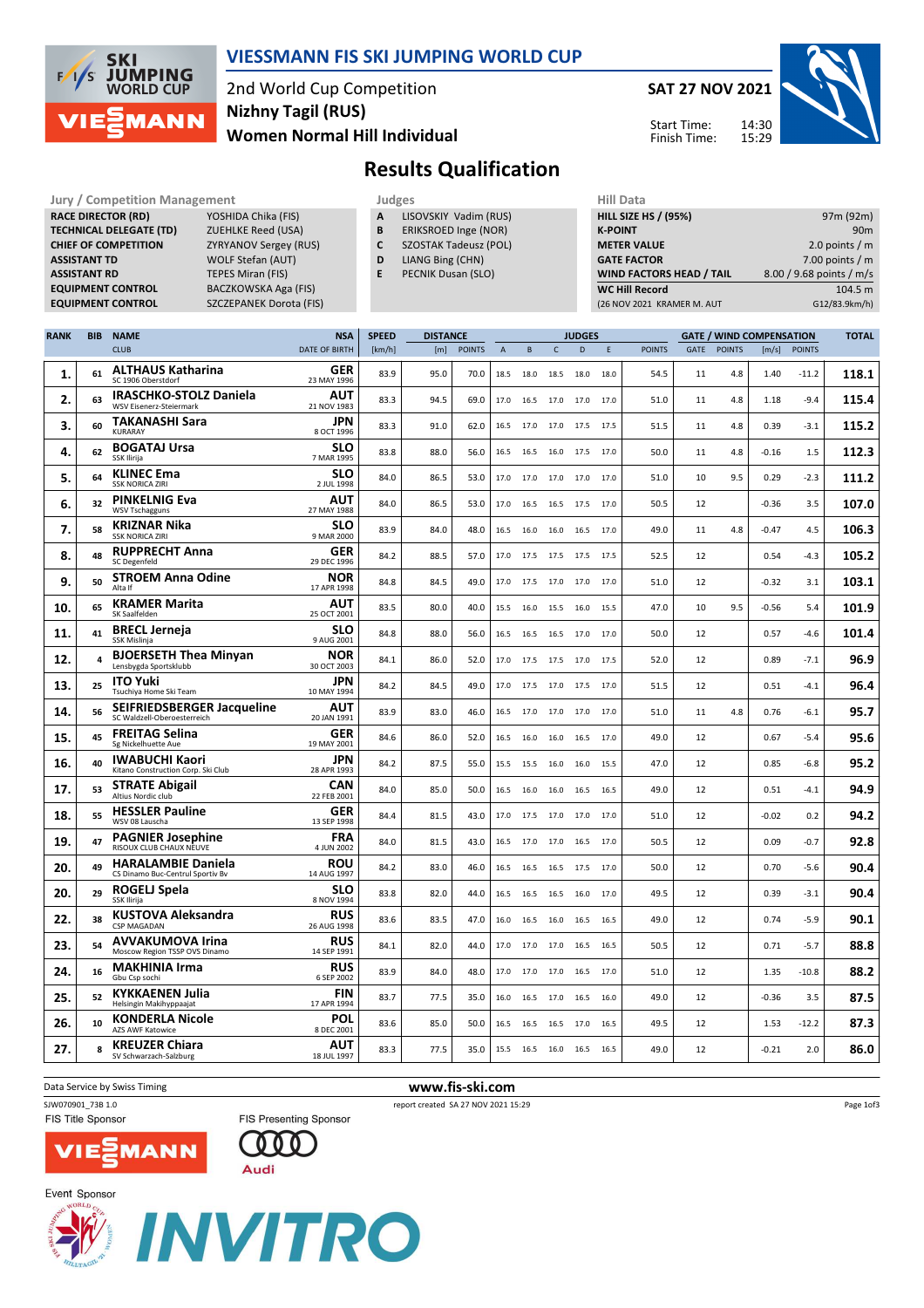

#### VIESSMANN FIS SKI JUMPING WORLD CUP

2nd World Cup Competition Women Normal Hill Individual Nizhny Tagil (RUS)

SAT 27 NOV 2021

Start Time: Finish Time:



## Results Qualification

| <b>RANK</b> | <b>BIB</b>           | <b>NAME</b>                                                  | <b>NSA</b>                | <b>SPEED</b><br><b>DISTANCE</b><br><b>JUDGES</b> |      |               |      | <b>GATE / WIND COMPENSATION</b> |                |                                  |      |               | <b>TOTAL</b> |               |         |               |      |
|-------------|----------------------|--------------------------------------------------------------|---------------------------|--------------------------------------------------|------|---------------|------|---------------------------------|----------------|----------------------------------|------|---------------|--------------|---------------|---------|---------------|------|
|             |                      | <b>CLUB</b>                                                  | <b>DATE OF BIRTH</b>      | [km/h]                                           | [m]  | <b>POINTS</b> | A    | B                               | c              | D                                | E    | <b>POINTS</b> | GATE         | <b>POINTS</b> | [m/s]   | <b>POINTS</b> |      |
| 28.         | 37                   | <b>CLAIR Julia</b><br>Xonrupt                                | FRA<br>20 MAR 1994        | 83.1                                             | 79.5 | 39.0          | 16.0 | 16.5                            | 17.0           | 16.5                             | 17.0 | 50.0          | 12           |               | 0.53    | -4.2          | 84.8 |
| 29.         | 43                   | <b>PROKOPEVA Kristina</b><br>Sdushor Aist uor1               | <b>RUS</b><br>16 JUL 2000 | 83.5                                             | 80.5 | 41.0          | 16.5 | 16.5                            | 16.5           | 16.0                             | 16.5 | 49.5          | 12           |               | 0.83    | -6.6          | 83.9 |
| 30.         | 42                   | <b>PREVC Nika</b><br>Sk Triglav kranj                        | SLO<br>15 MAR 2005        | 83.7                                             | 79.5 | 39.0          | 16.0 | 16.5                            | 16.5           | 16.5                             | 16.5 | 49.5          | 12           |               | 0.75    | $-6.0$        | 82.5 |
| 31.         | 27                   | <b>IAKOVLEVA Lidiia</b><br>Saint-Petersburg KOR1 Dinamo      | <b>RUS</b><br>14 AUG 2001 | 83.4                                             | 78.5 | 37.0          | 15.5 | 16.0                            | 16.5 16.5      |                                  | 16.0 | 48.5          | 12           |               | 0.41    | $-3.3$        | 82.2 |
| 32.         | 19                   | LOUTITT Alexandria<br>Altius Nordic Ski Club                 | CAN<br>7 JAN 2004         | 83.7                                             | 73.5 | 27.0          | 16.0 | 16.0                            | 15.5           | 16.0                             | 16.0 | 48.0          | 12           |               | $-0.69$ | 6.7           | 81.7 |
| 33.         | 36                   | <b>GOERLICH Luisa</b><br>WSV 08 Lauscha                      | <b>GER</b><br>21 DEC 1998 | 84.2                                             | 77.0 | 34.0          | 16.0 |                                 | 15.5 15.5 16.0 |                                  | 16.0 | 47.5          | 12           |               | 0.17    | $-1.4$        | 80.1 |
| 34.         | 11                   | <b>RAUTIONAHO Jenny</b><br>Ounasvaara Ski club               | <b>FIN</b><br>26 JUL 1996 | 82.9                                             | 72.0 | 24.0          | 16.0 | 16.0                            | 16.0           | 15.5                             | 16.0 | 48.0          | 12           |               | $-0.83$ | 8.0           | 80.0 |
| 35.         | 59                   | <b>EDER Lisa</b><br>SK Saalfelden                            | AUT<br>12 AUG 2001        | 84.0                                             | 70.5 | 21.0          | 16.0 | 16.0                            | 15.5           | 15.5                             | 16.0 | 47.5          | 11           | 4.8           | $-0.64$ | 6.2           | 79.5 |
| 36.         | 44                   | <b>MALSINER Lara</b><br>GRUPPO SCIATORI FIAMME GIALLE        | ITA<br>14 APR 2000        | 84.2                                             | 76.5 | 33.0          | 16.0 | 16.0                            |                | 16.5 16.0 16.5                   |      | 48.5          | 12           |               | 0.43    | $-3.4$        | 78.1 |
| 37.         | 23                   | <b>DONG Bing</b><br>Chinese Ski association                  | CHN<br>10 DEC 1996        | 83.8                                             | 77.0 | 34.0          | 15.5 | 15.0                            | 15.5           | 16.5                             | 16.0 | 47.0          | 12           |               | 0.43    | $-3.4$        | 77.6 |
| 38.         | 51                   | <b>OPSETH Silje</b><br>IL Holevaeringen                      | <b>NOR</b><br>28 APR 1999 | 84.5                                             | 73.0 | 26.0          | 16.0 | 15.5                            | 16.0           | 16.0                             | 15.5 | 47.5          | 12           |               | $-0.25$ | 2.4           | 75.9 |
| 39.         | 9                    | <b>SETO Yuka</b><br>Hokkaido High-Tech Athlete Club          | JPN<br>22 FEB 1997        | 83.6                                             | 73.5 | 27.0          | 16.0 | 16.0                            | 16.0           | 16.0                             | 16.0 | 48.0          | 12           |               | $-0.07$ | 0.7           | 75.7 |
| 40.         | 46                   | <b>WESTMAN Frida</b><br>Friska Viljor if                     | <b>SWE</b><br>10 JAN 2001 | 83.9                                             | 71.5 | 23.0          | 15.5 | 15.5 15.5 15.5                  |                |                                  | 15.0 | 46.5          | 12           |               | $-0.52$ | 5.0           | 74.5 |
|             | <b>Not Qualified</b> |                                                              |                           |                                                  |      |               |      |                                 |                |                                  |      |               |              |               |         |               |      |
| 41.         | 57                   | <b>SEYFARTH Juliane</b><br>WSC 07 Ruhla                      | <b>GER</b><br>19 FEB 1990 | 83.2                                             | 71.5 | 23.0          | 16.0 | 16.0                            | 16.0           | 16.0                             | 16.0 | 48.0          | 11           | 4.8           | 0.21    | $-1.7$        | 74.1 |
| 42.         | 3                    | <b>INDRACKOVA Karolina</b><br>JKL Desna-DUKLA                | <b>CZE</b><br>26 AUG 1997 | 84.0                                             | 69.0 | 18.0          | 15.0 |                                 | 15.5 15.5 15.0 |                                  | 16.0 | 46.0          | 12           |               | $-0.80$ | 7.7           | 71.7 |
| 43.         | 39                   | TIKHONOVA Sofia<br>Saint-Petersburg KOR1 Dinamo              | <b>RUS</b><br>16 NOV 1998 | 82.7                                             | 76.5 | 33.0          | 16.0 | 16.0                            | 16.5           | 16.0                             | 15.5 | 48.0          | 12           |               | 1.19    | $-9.5$        | 71.5 |
| 43.         | 20                   | <b>SANKEY Logan</b><br>Steamboat Springs Winter Sports Clu   | USA<br>28 MAY 1998        | 84.0                                             | 68.5 | 17.0          | 15.5 | 15.0                            | 15.5 15.5      |                                  | 15.0 | 46.0          | 12           |               | $-0.88$ | 8.5           | 71.5 |
| 45.         | 26                   | <b>KARPIEL Kamila</b><br>AZS Zakopane                        | POL<br>25 NOV 2001        | 83.8                                             | 69.0 | 18.0          | 15.0 | 16.0                            | 15.5           | 16.0                             | 15.5 | 47.0          | 12           |               | $-0.52$ | 5.0           | 70.0 |
| 46.         | 5                    | <b>RAJDA Kinga</b><br><b>AZS AWF Katowice</b>                | POL<br>22 DEC 2000        | 83.2                                             | 75.0 | 30.0          | 15.0 | 15.5                            | 15.0           | 16.5                             | 15.5 | 46.0          | 12           |               | 0.96    | $-7.7$        | 68.3 |
| 47.         | 18                   | LI Xueyao<br>Chinese Ski Association                         | CHN<br>11 APR 1995        | 84.1                                             | 73.5 | 27.0          | 16.0 | 15.0                            | 15.0           | 16.0 15.5                        |      | 46.5          | 12           |               | 0.66    | $-5.3$        | 68.2 |
| 48.         | 31                   | <b>HOFFMANN Anna</b><br>Blackhawk Ski Club                   | USA<br>28 MAR 2000        | 83.7                                             | 72.5 | 25.0          | 15.0 | 15.5                            | 15.0           | 16.0                             | 15.5 | 46.0          | 12           |               | 0.38    | $-3.0$        | 68.0 |
| 49.         | 17                   | <b>MALSINER Jessica</b><br>GRUPPO SCIATORI FIAMME GIALLE     | ITA<br>23 SEP 2002        | 83.4                                             | 71.0 | 22.0          | 16.0 | 16.0                            | 16.0           | 16.0                             | 15.5 | 48.0          | 12           |               | 0.26    | $-2.1$        | 67.9 |
| 49.         | 1                    | ULRICHOVA Klara<br>TJ Dukla Frenstat pod Radhostem           | <b>CZE</b><br>14 MAY 2004 | 83.0                                             | 74.5 | 29.0          | 16.0 | 16.0                            | 16.0           | 16.0                             | 16.0 | 48.0          | 12           |               | 1.14    | $-9.1$        | 67.9 |
| 51.         | 34                   | <b>EILERS Natalie</b><br>Altius Nordic Ski Club              | CAN<br>31 OCT 1998        | 84.2                                             | 68.5 | 17.0          | 15.5 | 15.5 15.0 15.5                  |                |                                  | 16.0 | 46.5          | 12           |               | $-0.39$ | 3.8           | 67.3 |
| 52.         | 35                   | <b>ZENG Ping</b><br>Chinese Ski Association                  | <b>CHN</b><br>1 JAN 2005  | 83.0                                             | 71.5 | 23.0          |      |                                 |                | 15.0  14.5  15.0  15.0  15.0     |      | 45.0          | 12           |               | 0.15    | $-1.2$        | 66.8 |
| 53.         | 28                   | <b>BELSHAW Annika</b><br>Steamboat Springs winter sports clu | USA<br>13 JUN 2002        | 83.5                                             | 73.5 | 27.0          |      |                                 |                | 16.0  16.0  16.0  16.0  16.0     |      | 48.0          | 12           |               | 1.04    | $-8.3$        | 66.7 |
| 54.         | 21                   | <b>IWASA Haruka</b><br>Obayashigumi Ski Team                 | JPN<br>12 APR 1996        | 84.1                                             | 73.5 | 27.0          |      |                                 |                | 15.0   15.0   15.0   15.0   15.5 |      | 45.0          | 12           |               | 0.84    | $-6.7$        | 65.3 |
| 55.         | 30                   | <b>PENG Qingyue</b><br>Chinese Ski Association               | <b>CHN</b><br>13 JAN 2005 | 83.1                                             | 73.0 | 26.0          | 15.0 |                                 |                | 15.0 15.0 16.0 15.5              |      | 45.5          | 12           |               | 0.99    | $-7.9$        | 63.6 |
| 56.         | 24                   | <b>FORSSTROEM Susanna</b><br>Lahti Ski club                  | <b>FIN</b><br>19 APR 1995 | 83.8                                             | 69.5 | 19.0          |      |                                 |                | 16.0 15.0 15.5 15.0 16.0         |      | 46.5          | 12           |               | 0.32    | $-2.6$        | 62.9 |
| 57.         | 15                   | <b>WANG Liangyao</b><br>Chinese Ski Association              | <b>CHN</b><br>21 NOV 2003 | 83.3                                             | 64.0 | 8.0           |      |                                 |                | 14.5   15.0   15.5   15.0   14.5 |      | 44.5          | 12           |               | $-0.52$ | 5.0           | 57.5 |
| 58.         | 14                   | <b>MAURER Nicole</b><br>Altius Nordic Ski Club               | <b>CAN</b><br>28 JAN 2000 | 84.4                                             | 64.5 | 9.0           |      |                                 |                | 14.5 14.0 14.5 14.5 14.0         |      | 43.0          | 12           |               | $-0.14$ | 1.4           | 53.4 |

Data Service by Swiss Timing **WWW.fis-ski.com** 

FIS Title Sponsor TE





Page 2of3





Audi

000